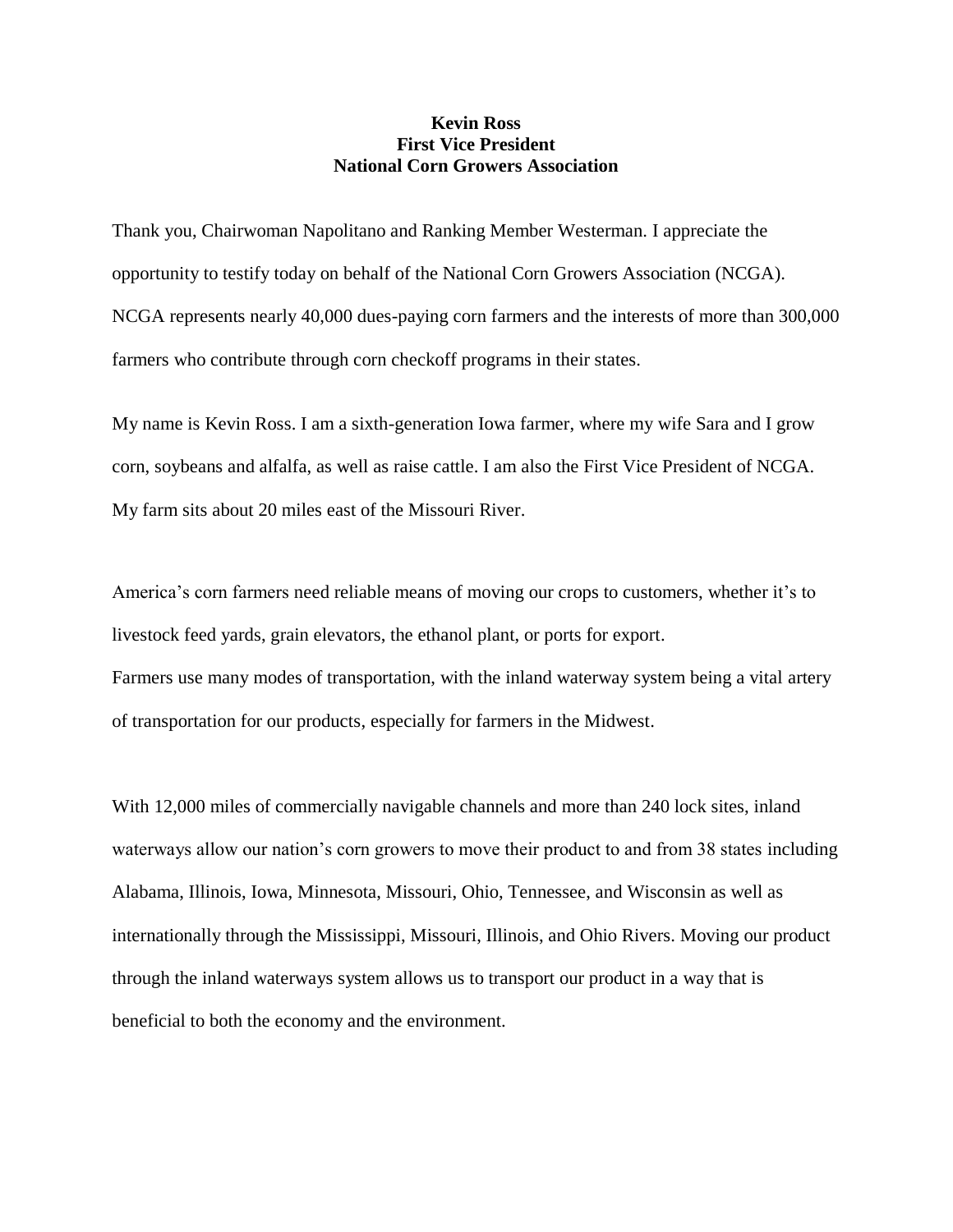Given that more than half of corn exports are transported via the inland waterways system, continuing to invest in this system is critically important to our competitiveness and livelihoods. Much of the physical infrastructure is aging and in need of improvements. For example, commercial navigation locks typically have a design life of 50 years, yet by the end of 2020, 78 percent of U.S. locks will have outlived that designated lifespan. While volumes of grain, ethanol, and by-product exports increase, the efficiency of the locks decrease. Barge tows must split into two because the lock chambers aren't large enough to accommodate them. Efficiency lags cost money, which flows down to the farmer in the form of lower prices for our corn.

By one estimate, America's transportation deficiencies will cost U.S. agriculture \$1.3 billion in exports because our current infrastructure system increases the cost of the production process and makes access to markets more expensive.

Continued low commodity prices and consecutive years of declining farm income, coupled with recent trade disruptions and the aging infrastructure system of locks and dams are taking a toll on farmers. The United States is the world's largest exporter of corn, shipping more than 2 billion bushels overseas last year, but we face tough competition from Brazil and Argentina. The majority of corn exports are shipped through the inland waterway system with 54 percent of corn exports being transported by barge, according to a recent USDA Agricultural Marketing Service report. Transportation efficiencies and costs are a major variable keeping our farmers competitive in overseas markets. Every market counts and we need to be able to compete.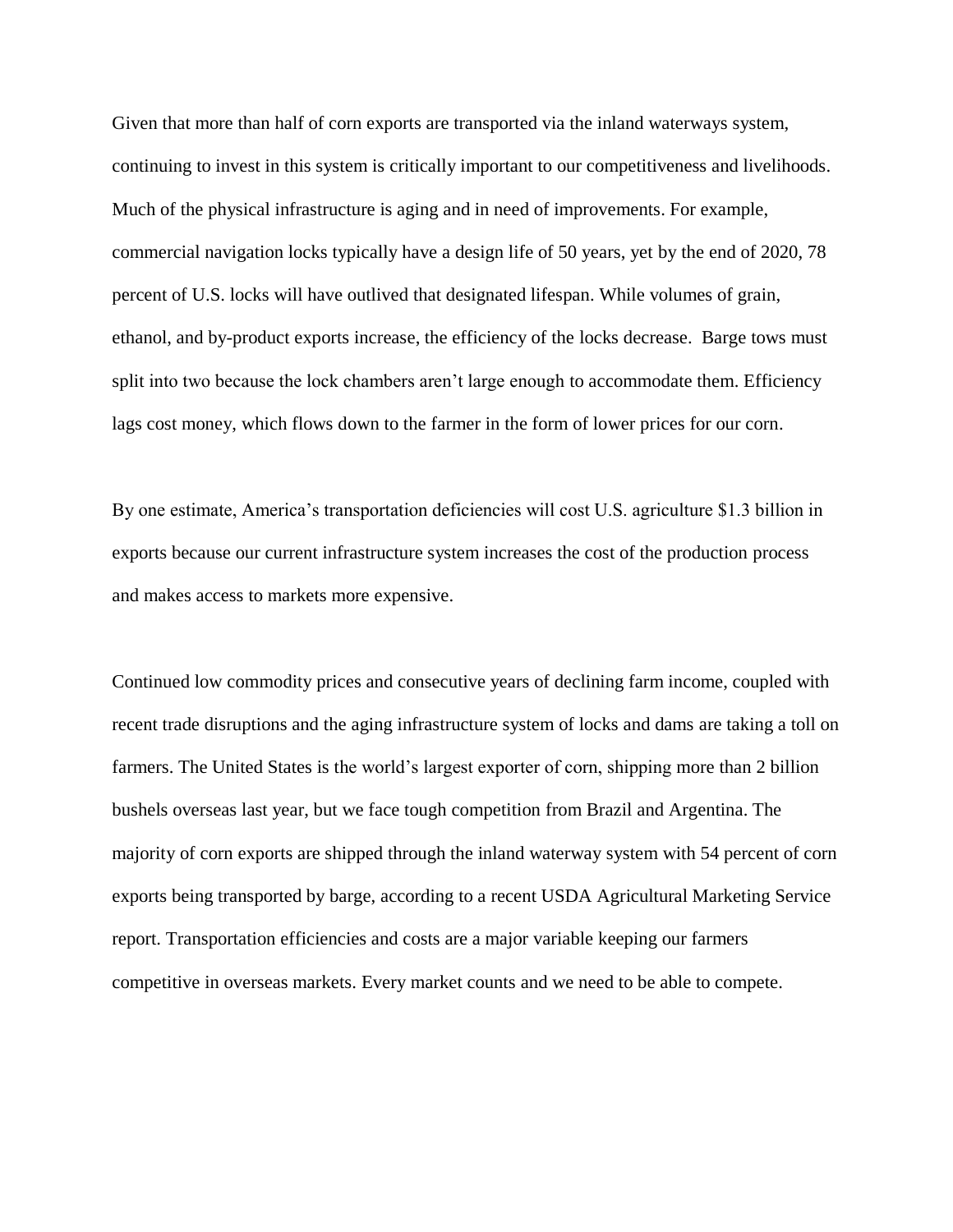Investing in lock and dam upgrades their operation and maintenance to ensuring an efficient inland waterway system is a major NCGA infrastructure priority. NCGA has identified 25 locks and dams that are in need of upgrades and repairs. We urge special attention to the Navigation and Ecosystem Sustainability Program (NESP). The 2007 WRDA bill first authorized NESP as a long-term program of navigation improvements and ecological restoration for the Mississippi River System. NESP allows the U.S. Army Corps of Engineers to increase capacity at seven key locations, while also investing in ecosystem improvements along the river systems. The Upper Mississippi River is generally where most grain export originates. Modernizing these seven locks will increase the efficiency of the inland waterways transportation system, which means that the cost of transportation will decrease, and keep farmers like myself competitive in foreign markets. This program promotes collaboration between agriculture, trade, organized labor and conservation groups to work together to build new locks and dams on the Illinois and Mississippi Rivers, supporting the more than half-million jobs that depend on the inland waterways.

We realize the infrastructure upgrades we seek have a cost. Established public private partnerships in our waterways have been a success story.

A strong partnership between the Army Corps of Engineers and commercial operators through the Inland Waterway Trust Fund, allow commercial users of the inland waterway system to contribute substantial revenues for rehabilitation and modernization of the system. The revenues are generated through a tax collected as a levy on fuel used in commercial transportation on the inland waterways at \$.29 cents-per-gallon. These revenues are placed in the Inland Waterways Trust Fund and matched with public funds for capital improvements on infrastructure. This partnership is what helps make the inland waterway system such an efficient and viable way to